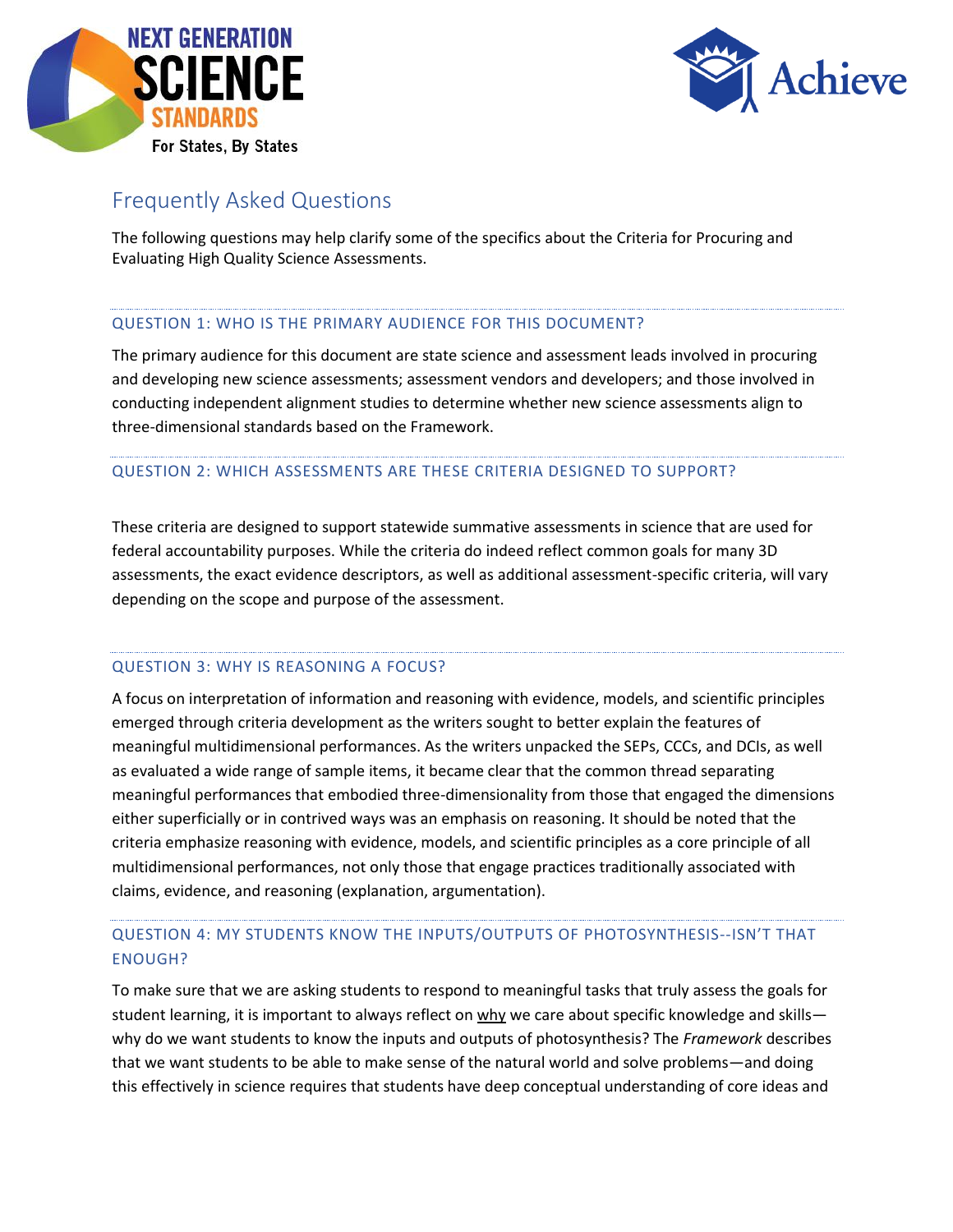crosscutting concepts, and knowledge and skills associated with the practices. Simply identifying if students know the inputs and outputs of photosynthesis—via definitions or filling in a diagram—doesn't actually provide evidence that students can sense-make using ideas about photosynthesis. The criteria address this directly by emphasizing *application* of conceptual understanding. Students need to know content—but demonstrating that knowledge by reciting facts is insufficient. Instead, the criteria require that assessments measure knowledge—like the inputs and outputs of photosynthesis—via application to specific phenomena, via grade-appropriate practices and crosscutting concepts.

# QUESTION 5: HOW DO WE DEAL WITH THE DEPTH AND BREADTH OF THE STANDARDS, GIVEN THE LIMITATIONS OF STATEWIDE SUMMATIVE ASSESSMENTS?

The criteria provide a baseline for ensuring that assessments embody the depth and breadth of the standards by:

- Requiring that all domains and dimensions be represented (Criterion 4)
- Requiring an assessment design that clearly identifies the purpose and claims for the assessment, and how tasks are designed to meet standards while providing evidence to support/refute claims (Criterion 1)
- Emphasizing reasoning with the three dimensions as a mechanism to support depth of understanding (Criterion 2)

Beyond the criteria, states should also consider the role of a system of assessments to fully assess the depth and breadth of the standards.

### QUESTION 6: WHY DOES COMPLEXITY NEED TO BE RE-THOUGHT FOR THREE-DIMENSIONAL ASSESSMENTS?

The NGSS pose a fundamentally different sort of standard than previous content standards for several reasons, but perhaps most prominently, because of the intentional integrations of three dimensions (SEPs, CCCs, and DCIs). This difference poses a series of additional considerations for interpreting the complexity within NGSS, including:

- **Intentional integration of science and engineering practices into performance expectations.**  Previous science content standards focused on the facts students should know; as a result, complexity language systems like DOK that focused on categorizing the action or way in which students demonstrate their knowledge provided useful and discerning information. With threedimensional standards and the intentional integration of the SEPs into the performance expectations themselves, DOK categories are too broad to provide useful and discerning information.
- **Three-dimensional learning and assessment**. The NGSS define grade-band specific PEs for all students, and these expectations are built by combining expectations from within each dimension. Dimensions scale in complexity both over grade-band progressions as well as within a grade band. Consequently, the complexity associated with any given performance needs to reflect the three-dimensional expectations as well as the implicit expectations associated with each dimension at that grade-band.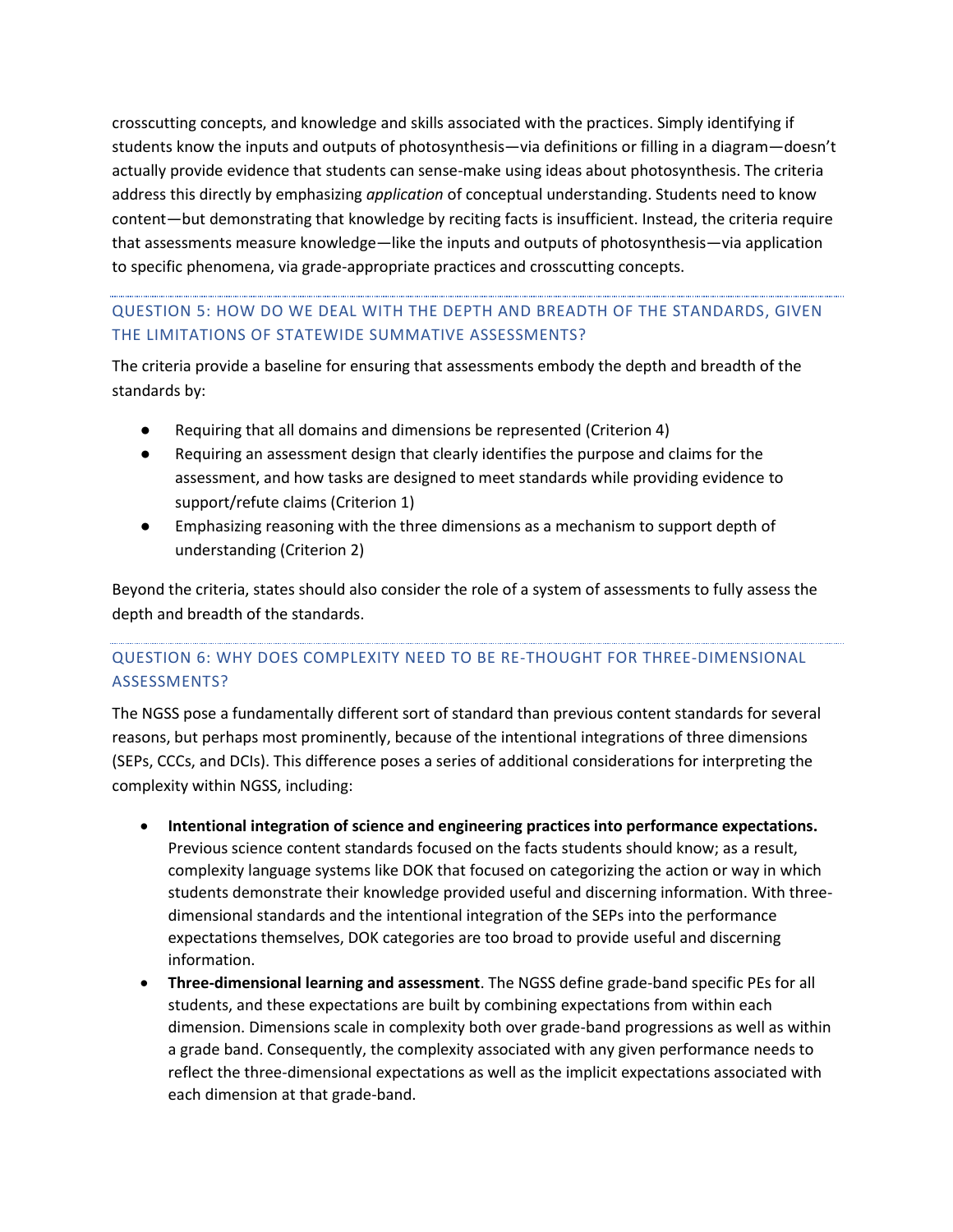- **Relationships within and among dimensions and standards**. NGSS performance expectations are not intended to be performed in isolation—they are intended to be bundled with other performance expectations (parts or whole), and applied appropriately in contexts. There are many ways the standards can be bundled, which means that any given instructional or assessment task can involve several SEPs, CCCs, and DCIs, and they can be foregrounded/backgrounded in different ways. This influences how we conceptualize and talk about complexity, as any given PE can be demonstrated in a variety of ways, depending on what additional concepts, skills, and connections are emphasized, and how much support students are provided to pursue the task.
- **Novel phenomena and real-world problem focus**. At its core, the NGSS performance expectations and tasks designed for the NGSS require students to develop deep enough conceptual and practical understanding that they can transfer that understanding to a range of real-world scenarios. These scenarios themselves often drive how student performance is emphasized. The familiarity / novelty of the context, the availability of observations and data, the level of collaboration expected, and student prior experience play major roles in determining the complexity potential of the performance.

# QUESTION 7: WHY DO THE CRITERIA SUGGEST THAT SUBSCORES NOT BE BROKEN DOWN BY DIMENSION?

The criteria emphasize that the dimensions not be disaggregated for individual students (i.e., giving students an SEP score, a CCC score, and a DCI score) for a few important reasons:

- 1) Disaggregating by dimension is inconsistent with signaling the importance of three-dimensional learning and performances, and may provide feedback that is inconsistent with how we expect teaching and learning to build toward three-dimensional learning and performances.
- 2) Assessment tasks are intended to elicit authentic scientific performances—that is, they are intended to be multidimensional. In truly multidimensional tasks and prompts, student performance cannot easily be attributed to specific dimensions. Disaggregation is not supported both because a) the dimensions interact and overlap with one another quite heavily (e.g., CCCs and SEPs; CCCs and DCIs), and b) because student performance in response to any given multidimensional prompt or task is driven by knowledge and skill associated with multiple dimensions, the scenario presented, scaffolding provided, etc.

Importantly, the criteria emphasize meaningful scores over simply providing more data. Score reports should be directly connected to the purpose, claims, and evidence the assessment is designed to provide, AND the evidence that can be validly and reliably acquired by the assessment. These guidelines are for scores provided to individual students—because information provided at the classroom, school, or district level involves more data across students, it's possible that scores at higher levels of aggregation can report smaller grainsize information with more integrity.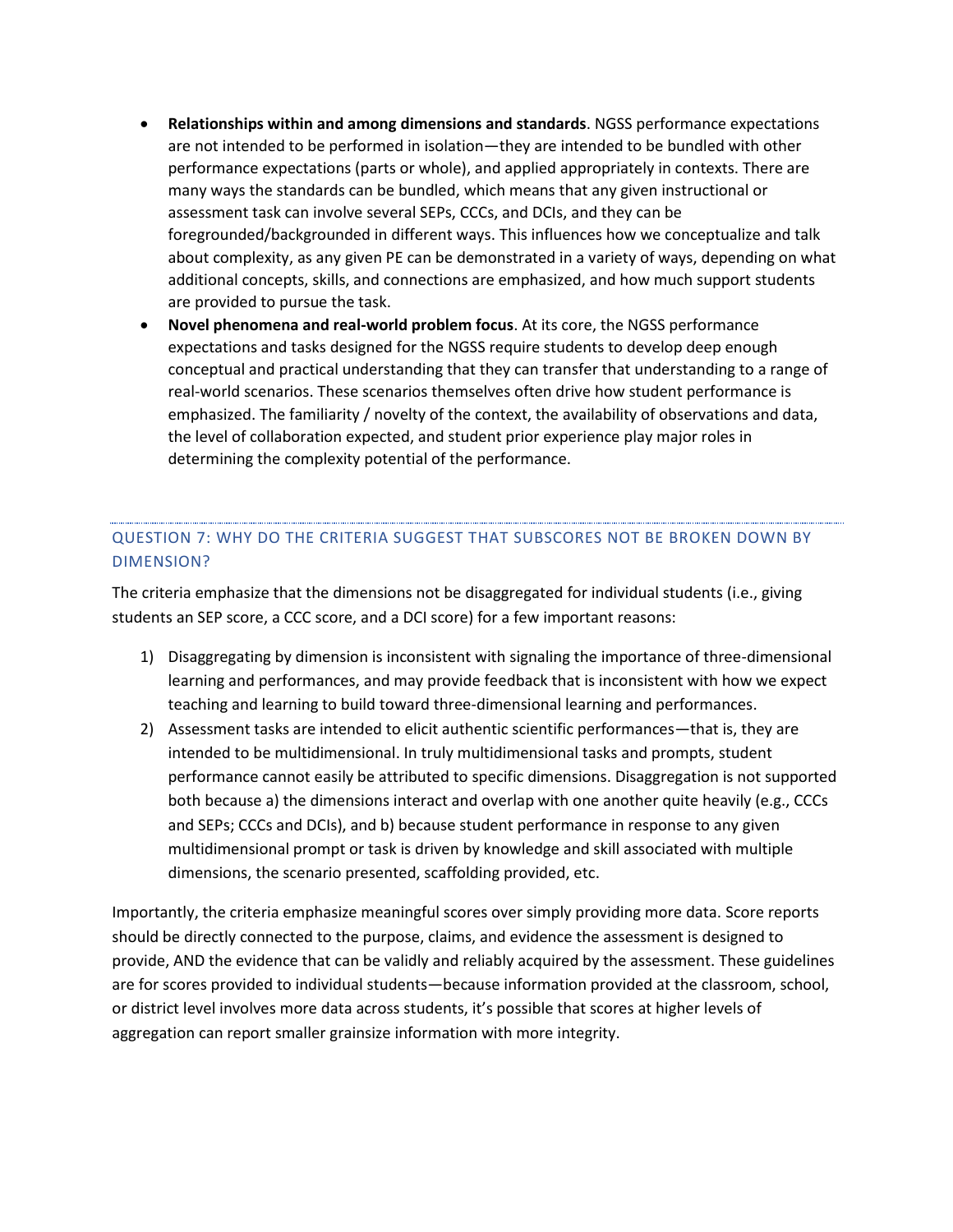# QUESTION 8: I THOUGHT A SYSTEM OF ASSESSMENTS WAS NEEDED TO ASSESS THE FULL SCOPE OF FRAMEWORK-BASED STANDARDS—WHY DON'T THE CRITERIA ADDRESS THE SYSTEM?

The NRC report *Developing Assessments for the Next Generation Science Standards* emphasizes that, given the depth and breadth of the NGSS performance expectations, students will need multiple opportunities using a variety of assessment strategies and formats to demonstrate proficiency on the full scope of the standards. This document tackles on piece of that assessment system—the statewide summative piece—and answers the question "What should a statewide summative science assessment comprise to meet federal requirements for valid and reliable assessments aligned to the depth and breadth of state standards, given usual resource and capacity constraints?" The criteria were designed to guide the statewide summative assessment in particular because this is a pressing need for *all* states as they work to establish their assessment systems. The focus of the document is driven by meeting states where they are, and over time there will be additional support for system-wide considerations.

### QUESTION 9: WHAT DO YOU MEAN BY "STANDARDS BASED ON *A FRAMEWORK FOR K-12 SCIENCE EDUCATION"?*

These criteria are intended for high-quality science summative assessments; that is, assessments designed for the NGSS or closely related *Framework*-based standards. This includes the following features:

- Standards (e.g., NGSS PEs) are three-dimensional; that is, to meet a given standard, students need to demonstrate a performance at the nexus of the grade-appropriate science and engineering practices, disciplinary core ideas, and crosscutting concepts.
- Three-dimensional performances are intended to be demonstrated through application making sense of phenomena and/or designing solutions to problems as the mechanism to demonstrate facility with the standards.
- The standards reflect progressive knowledge and skill—as such, assessments that are designed to measure achievement should focus on grade-appropriate performances. Gradeappropriateness is defined by the NGSS Appendices and the *Framework.*

## QUESTION 10: WHERE ARE ALL THE ADDITIONAL DETAILS, LIKE EVALUATION GUIDANCE AND SCORING CUTOFFS?

Because the criteria are new, an alignment evaluation methodology—that includes information like task-specific three-dimensional expectations, scoring guidance for each criterion, and cutoffs for different levels of alignment—has not been developed yet. Subsequent versions of the criteria will include additional information.

#### QUESTION 11: HOW ARE EQUITY AND ACCESS ADDRESSED IN THE ALIGNMENT CRITERIA?

Ensuring that science is accessible to and supportive of all learners is central to all efforts connected to the *Framework*, including assessments. As a result, the Criteria integrates equity and accessibility considerations throughout the document. Specifically: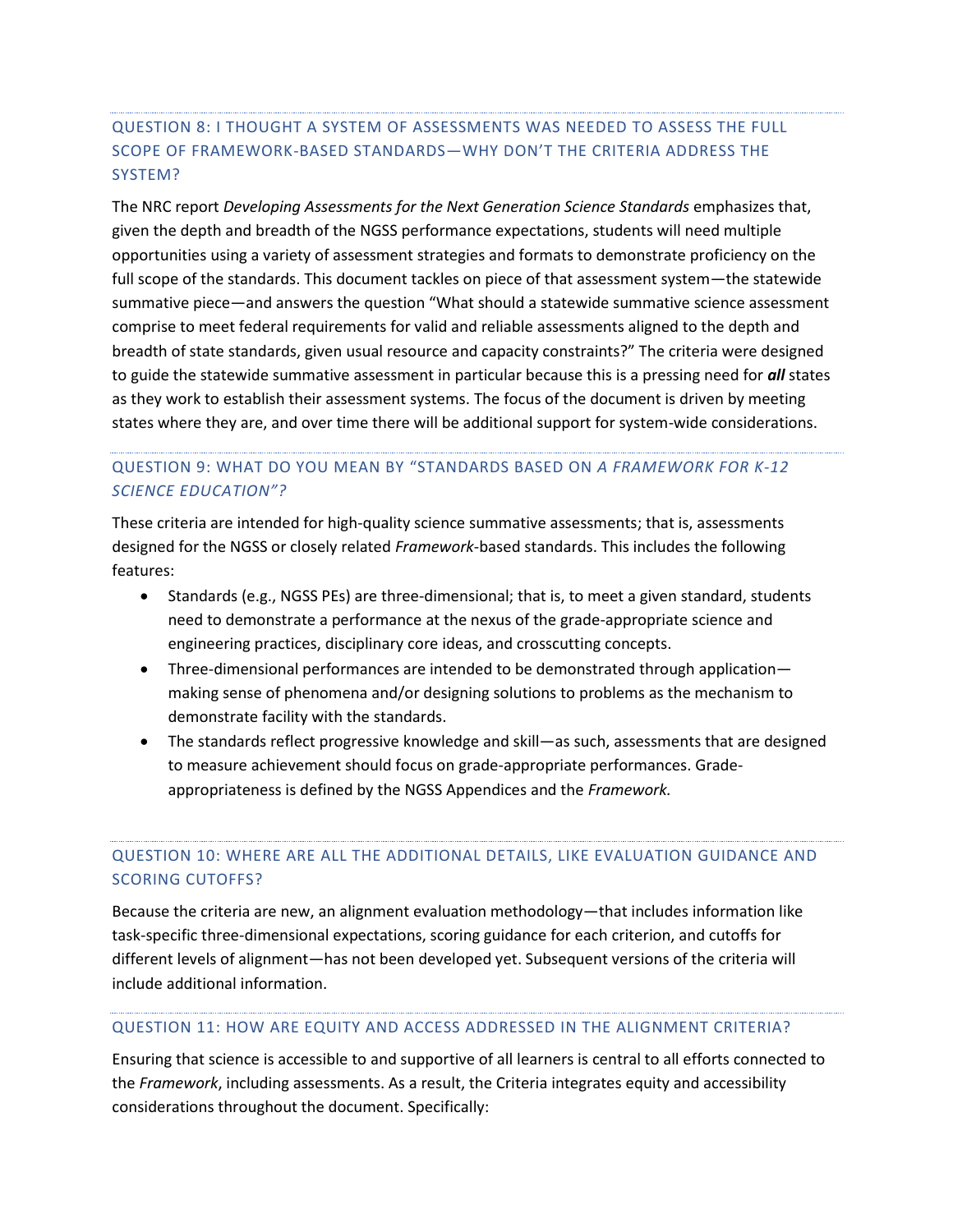- **Criterion 1** requires that assessment documentation explicitly describe how the design of the assessment attends to multiple aspects of diversity and equity.
- **Criteria 2 and 4** require that assessments meaningfully assess student learning by focusing on conceptual learning and demonstration of that understanding via a range of SEPs.
- **Criterion 3** requires that assessment items be driven by phenomena and problems that are engaging to a wide range of students, including those from non-dominant groups of students; that scenarios be grounded in current best practices for phenomena and problems that are accessible to a wide range of students and are consistent with classroom practices that engender scientific identify and agency in all students; that documentation clearly describe how accessibility to non-dominant student groups was ensured; and that language and math requirements not only do not impede student demonstration of science, but also that research and evidence regarding how students from non-dominant groups may interpret scenarios and questions be included in the design of equitable and accessible assessment opportunities.
- **Criterion 5** requires that all students, including those that identify as part of non-dominant groups be given the opportunity to demonstrate a range of higher order thinking. This includes ensuring that any included accommodations maintain high levels of higher order analytical thinking as appropriate.
- **Criterion 6** requires that items be fair, unbiased, and accessible to all students; that items be clear to all students; that mathematics and language requirements be supportive of students from non-dominant groups in their interpretation of assessment tasks; and that assessment tasks be designed to elicit the targeted knowledge and skill from all students, including taking into account research and data from cognitive labs about reasoning and processes used by students from non-dominant groups to answer particular questions.
- **Criterion 7** requires that assessment design programs provide evidence that reports are valid for all students, including those from non-dominant groups.

Additionally, good testing practice across all content areas is predicated upon fair, unbiased assessments that accurately measure student proficiency relative to standards for all students, including those from non-dominant communities. These content agnostic expectations are not included in the criteria document because they have been extensively discussed elsewhere; we expect that states and assessment developers will follow this guidance, including the Standards for Educational and Psychological Testing (AERA 2014), Criteria A.1-5 of the CCSSO Criteria (CCSSO 2013), and other research- and practice-based guidance for creating equitable assessments.

Of note are two exclusions: the NRC's *Developing Assessments for the Next Generation Science Standards* recommend one feature of assessments that would support wide ranges of students in demonstrating three-dimensional learning: the use of technology enhanced items (TEIs). For these alignment criteria, we chose to not require TEIs for a different equity purpose: several states will be required to administer paper-and-pencil tests to some subset of students, and we felt it critical that the criteria also support these students. We stand by the NRC recommendation to the extent possible, and hope that states will continue pushing for innovation in their assessments to better support accessible three-dimensional student performance.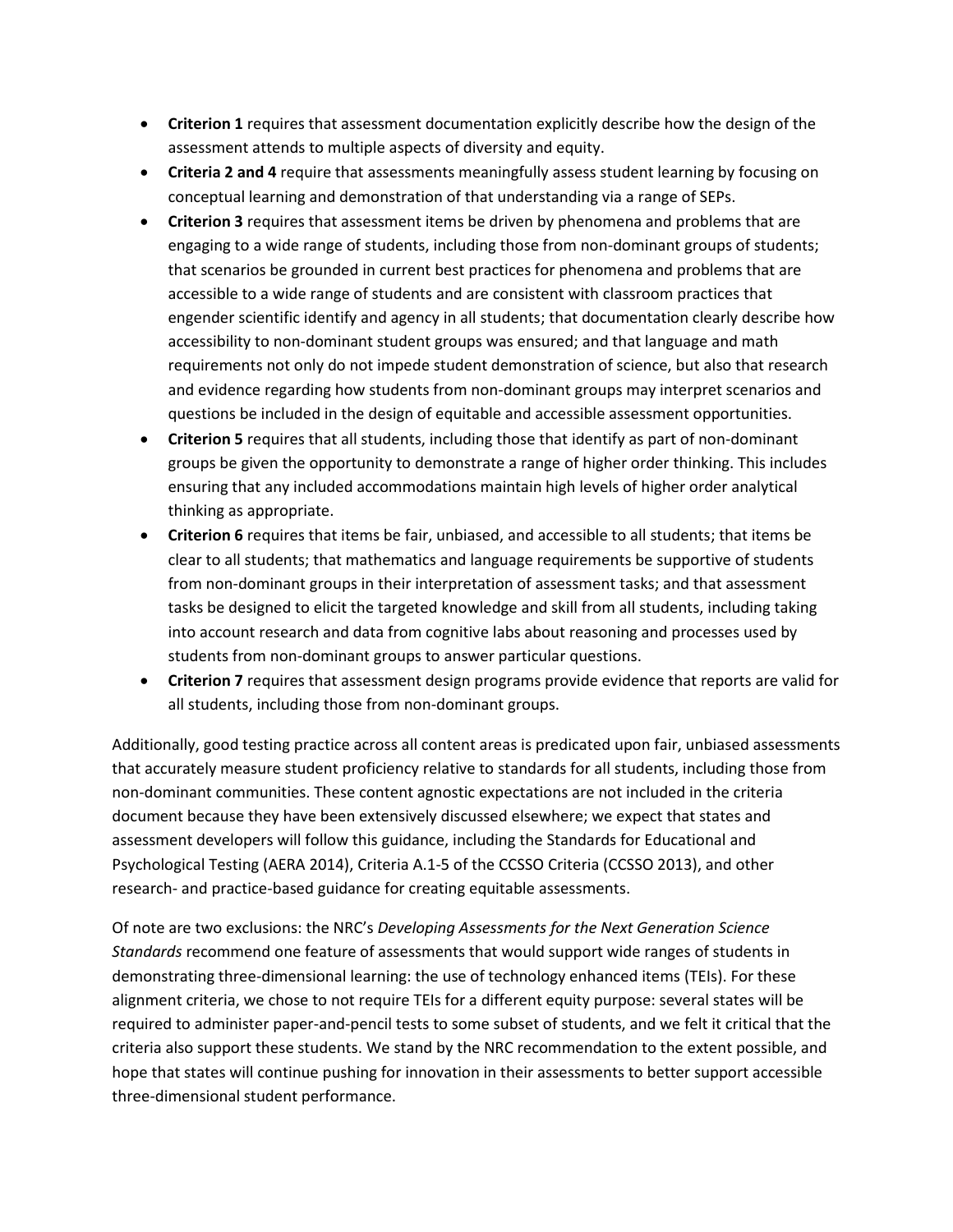One aspect of student equity considerations that merits a discussion is the tension between standardized science tests and current thinking about the best ways to support diverse students in demonstrating science proficiency. The *Framework* and standards like the NGSS are built on decades of research that suggest that active, coherent, engaging learning experiences—those that allow students to develop an identity as scientists and engineers as well as scientific agency—enable all students to achieve proficiency in science. Good three-dimensional teaching and learning is predicated on these principles, and values student-driven discourse and active sense-making and problem-solving via the SEPs, CCCs, and DCIs. It can be challenging to mirror these experiences in statewide summative assessments, despite them being more valid representations of student performance relative to new science standards. This is in part due to constraints such as time and resources, and in part a tradeoff associated with a different equity argument: the need for valid, reliable instruments that can be administered to large groups of students and used to monitor student progress and support programmatic interventions for all students, including those from non-dominant groups and communities. Indeed, the statewide summative assessment is often the single opportunity to pose a common vision and metrics for success, providing the data to support local and state policy makers as they make decisions to better support students—provided, of course, that the assessments are actually eliciting the right kind of information from all students. This tension is important to consider—in this document, we suggest criteria that reflect to the extent possible best practices for science, but encourage states to constantly push toward bridging these competing needs by adopting assessment systems, technology enhanced assessment items, and innovative assessment designs.

#### QUESTION 12: HOW DO THESE CRITERIA RELATE TO THE CCSSO CRITERIA FOR PROCURING AND EVALUATING HIGH-QUALITY ASSESSMENTS?

These criteria were developed to meet a similar and complementary need for guiding summative assessment design in science. As a result, these criteria are designed to complement the CCSSO Criteria by addressing science-specific alignment and design considerations. The content agnostic components of the CCSSO criteria (e.g., Criteria A, D, E, and F) apply to science as well; where three-dimensional standards pose particular expectations regarding these components, they are addressed here.

### QUESTION 13: THESE SEEM PRETTY HARD TO MEET. WHAT IF WE CAN'T ACCOMPLISH EVERYTHING YET?

These criteria were designed to balance aspirational with practical, and as a result, they represent what we want state assessments to strive for. Right now, many assessments may not meet all of the alignment criteria, but the articulation of the criteria allow for specific feedback to be provided, and specific improvement targets to be determined. We're confident that state assessment programs can achieve much of what is included here, and over time, their development efforts to meet the criteria will result in better assessments for students.

QUESTION 14: HOW DO I KNOW WHAT, SPECIFICALLY, NEEDS TO BE IN EVERY TASK?